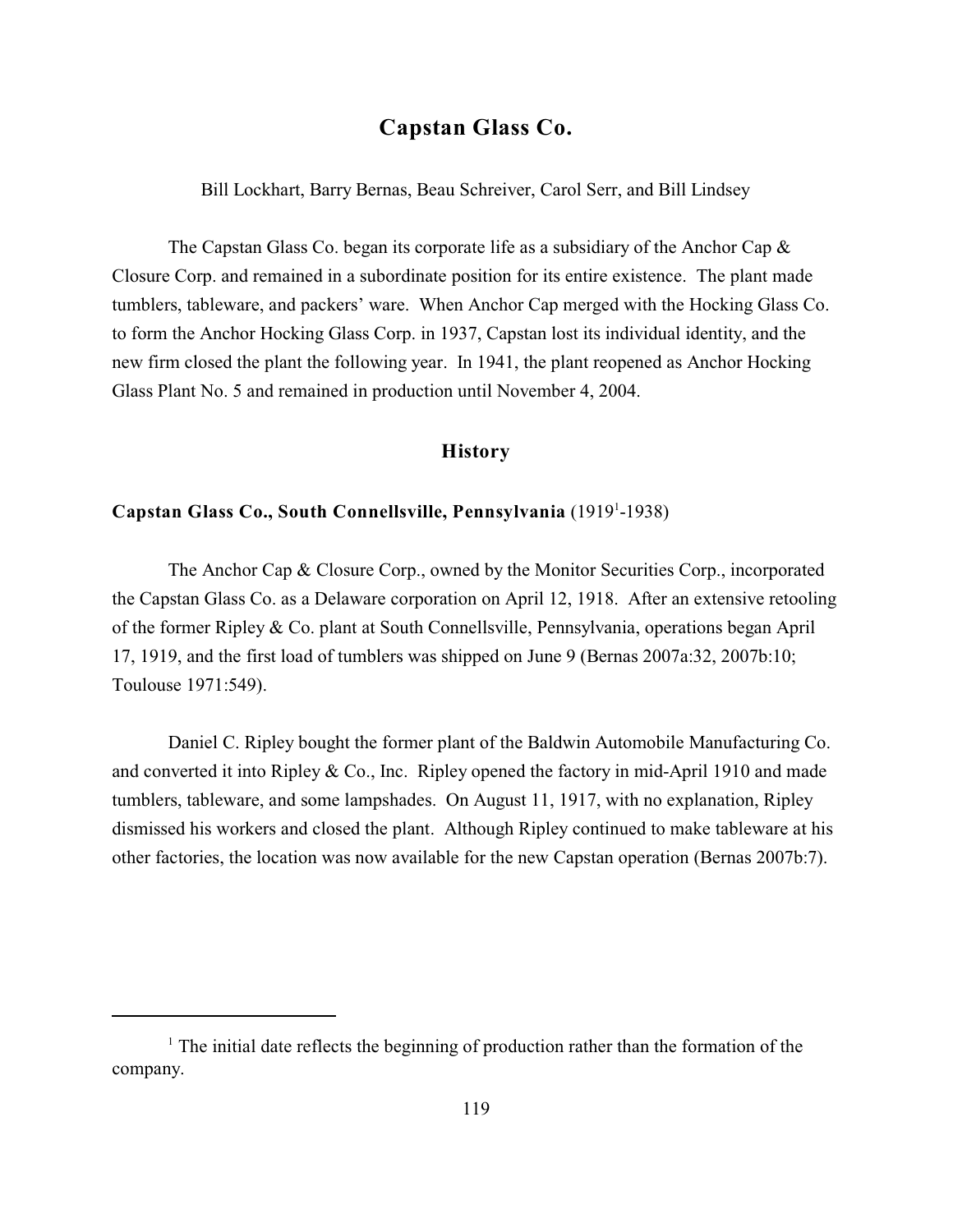The name "Capstan" was selected for the plant because it seemed to tie in with the "Anchor" of Anchor Cap and Closure.<sup>2</sup> Initially, the plant made tumblers, although it also advertised other packers' ware. Capstan replaced the three Ripley furnaces and their 23 pots with a single continuous tank using nine rings. Nine automatic presses made tumblers. In 1920, the plant added a second tank with six more presses and six blowing machines for jar manufacture. The firm added a third tank by 1926, and the plant became the largest exclusive manufacturer of commercial packers' ware in the U.S.<sup>3</sup> (Bernas 2007b:9, 13-16, 24-26).

By 1927, Capstan made "jellies, tumblers and jars for packers' use" as well as "packers and preservers" ware, all by machine at three continuous tanks with 24 rings. The newly formed Anchor Cap Corp. received its corporate charter in Delaware on September 13, 1928, and officially acquired the Capstan Glass Co. on October 31 (*American Glass Review* 1927:85, 129; Bernas 2007b:25).

Capstan's product listing was amended to "jars, bottles and tumblers for packers' use" in 1932, but the plant still retained the existing hardware. Anchor Cap expanded its glass production on September 1, 1934, when it announced the addition of the Salem Glass Works to its organization, but Capstan continued as before. The 1935 Capstan product list included the same products as 1932 but added "flint and amber" made at five continuous tanks with 33 rings. The plant expanded again in 1937, to nine continuous tanks with 65 rings (*American Glass Review* 1932:70; 1935:82; 1937:82; Bernas 2007b:42-43).

On December 31, 1937, the Anchor Cap Corp. merged with the Hocking Glass Co. to form the Anchor Hocking Glass Corp. The Capstan name was officially changed to the Anchor Hocking Glass Corp. of Pennsylvania on February 18, 1938, and the factory closed in September

 $\alpha$  According to Dictionary.com, a capstan is "any of various windlasses, rotated in a horizontal plane by hand or machinery, for winding in ropes, cables, etc.

Although Owens-Illinois and Hazel-Atlas were both larger, they were not *exclusive* <sup>3</sup> manufacturers of packers' products. Because of the differences between press-and-blow machines (for large-mouth ware) and blow-and-blow machines (for small-mouth bottles), glass houses tended to specialize in one or the other. Eventually, the need for such specialization ceased.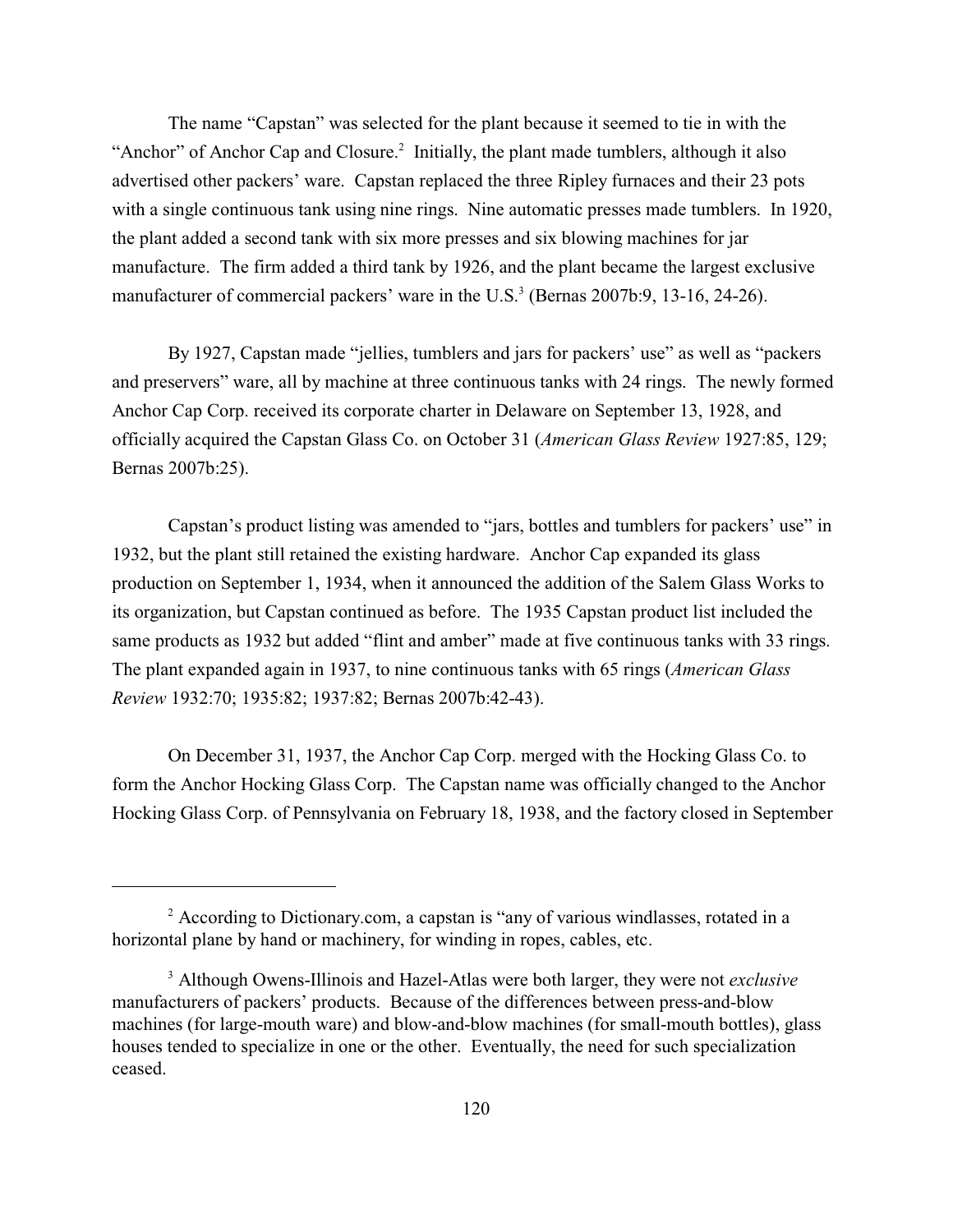(Bernas 2007a:32, 2007b; Toulouse 1971:549).<sup>4</sup> The plant reopened in 1941 and continued to serve as Anchor Hocking Glass Plant No. 5 until November 4, 2004, when Anchor Glass Container Corp. closed the factory permanently (Bernas 2007b; McCumber 2005).

# **Containers and Marks**

Initially, Capstan made tumblers, but the plant added wide-mouth packers' ware by 1920. With the repeal of Prohibition and the resumption of beer production in the U.S., Capstan joined the dozens of other glass houses in the manufacture of beer bottles (Bernas 2007b:29). This led to the production of other types of narrow-mouth bottles, including liquor flasks and bottles, vinegar jugs, and catsup bottles.

Bernas (2007b) noted that most glass tumblers, jars, and bottles made by Capstan were marked on their bases by the capstan logo and a "mold number" (probably a model or catalog codes). The numerals correspond to numbers in advertisements from the company. Bernas has enumerated and discussed many of these along with photos or drawings of tumblers (pp. 55-76), jars (pp. 77-113) and bottles (pp. 114-134). Roller (1983:369) also noted that Capstan made the Vacuum Tite Jar.

**Capstan** (1918-1938; 1941-1950s)

According to Toulouse (1971:549), the capstan mark (an embossed drawing of a capstan) was used by the Capstan Glass Co. from 1918 to 1934 (Figure 1). White (1985) parroted the dates from Toulouse. Bernas (2007b:9), however, noted that the Trade Mark No. 228,353 for the capstan symbol was registered on May 31, 1927, with a first use claimed at April 11, 1918. Figure  $1 -$ Capstan packer base



<sup>&</sup>lt;sup>4</sup> White (1983) dated the merger at 1938, although Roller (1983:12) and all other sources confirm the late 1937 date. Since the merger occurred on December 31, the White date, while slightly inaccurate, is more practical. No glass could have been made by the merged companies in 1937. According to the original charter – in the possession of one of the authors, the offical name change did not occur until February 1938. Thus, the Capstan Glass Company, even though now a part of the Anchor Hocking Glass Corporation, legally still existed until the latter date.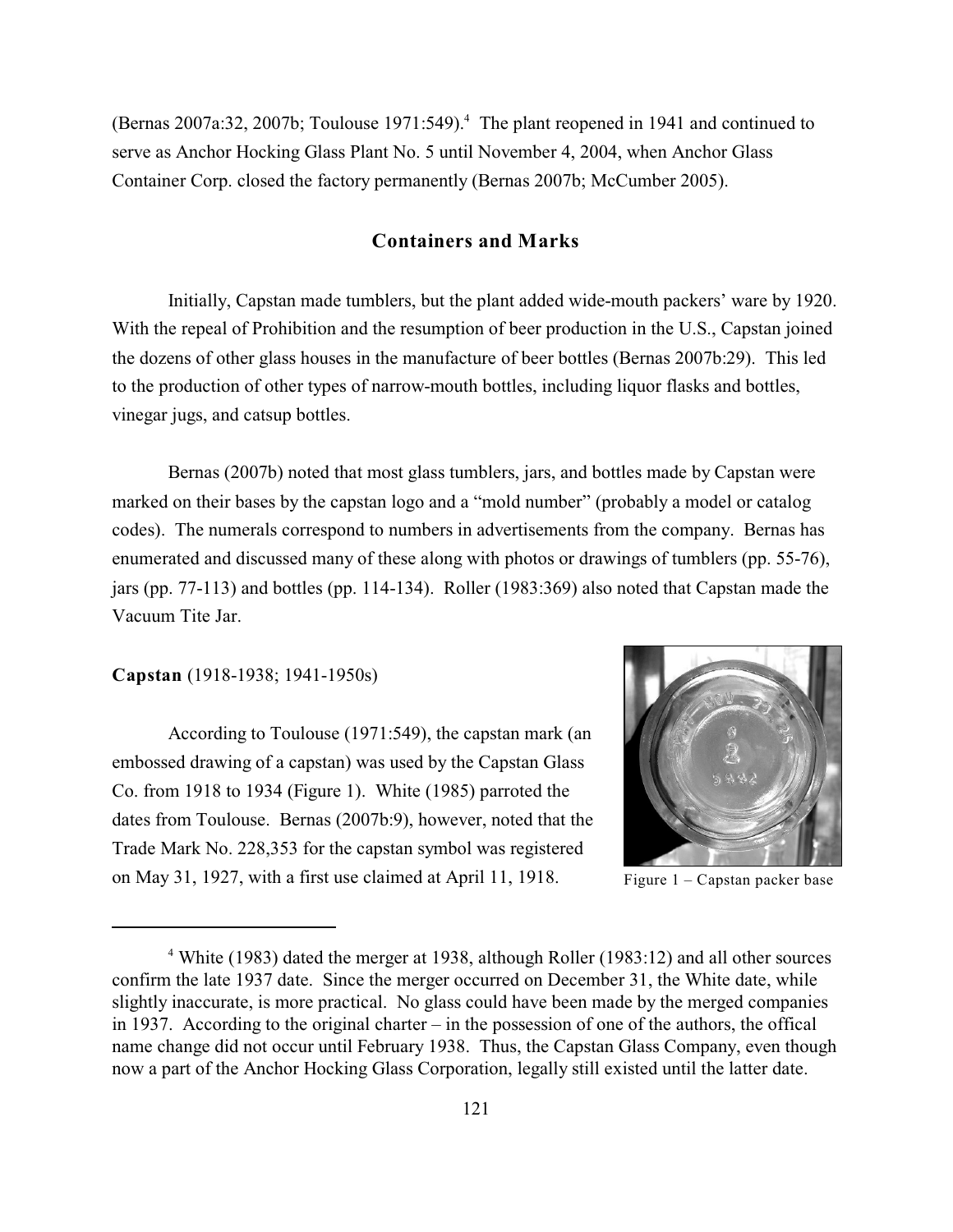Bernas (2007b:10) also illustrated the mark on both pressed ware (e.g., tumblers) and blown ware (e.g., jars). He observed that the logo is much more distinct on pressed items (Figure 2).

Despite the Toulouse dates, it is certain that the Capstan logo was used after 1934. Toulouse stated that "A corporate change also took place in 1934 when Capstan became a subsidiary of the Anchor Cap Co., on Mar. 31." Although the Salem Glass Works became part

of Anchor Cap in September of that year, Capstan had been a subsidiary from its inception. Thus, there is no reason to suppose that the mark was discontinued in 1934.

Further, the law requiring codes on liquor bottles took effect in September 1934. However, Bernas (2007b:122-129) illustrated ten liquor bottles and flasks – all marked with the capstan logo. All of these, embossed with the capstan mark, had to have been made *after* the incorrect Toulouse date of March 1934. In addition, Anchor Hocking Glass Corporation sponsored ads still showed pieces with Capstan trademarks on them up to about August 1938. The mark certainly continued in use until the Anchor-Hocking merger at the end of 1937 then was resumed in 1941 and used until at least the early 1950s – as shown on a liquor flask base made in 1950 (Figure 3).

Toulouse (1971:549) also noted that the capstan logo was used "sometimes with the word 'Anchor.'" Barry Bernas (one of the authors), however, noted his nearly 2,000 piece collection of Capstan

embossed containers has not a single base with the word ANCHOR. The use of "Anchor" was almost certainly a misunderstanding on the part of Toulouse.

# **Capstan and S**

Bernas (2007b:130-131) noted a small grape juice bottle with the embossed capstan logo in the center of the base. Around the logo was a large letter "A" with a truncated top (creating a cross-bar at the apex). These large letters frequently indicated the bottling company, especially



Figure 2 – Capstan figure (Roller 1983:369)



Figure 3 – 1950 Capstan liquor base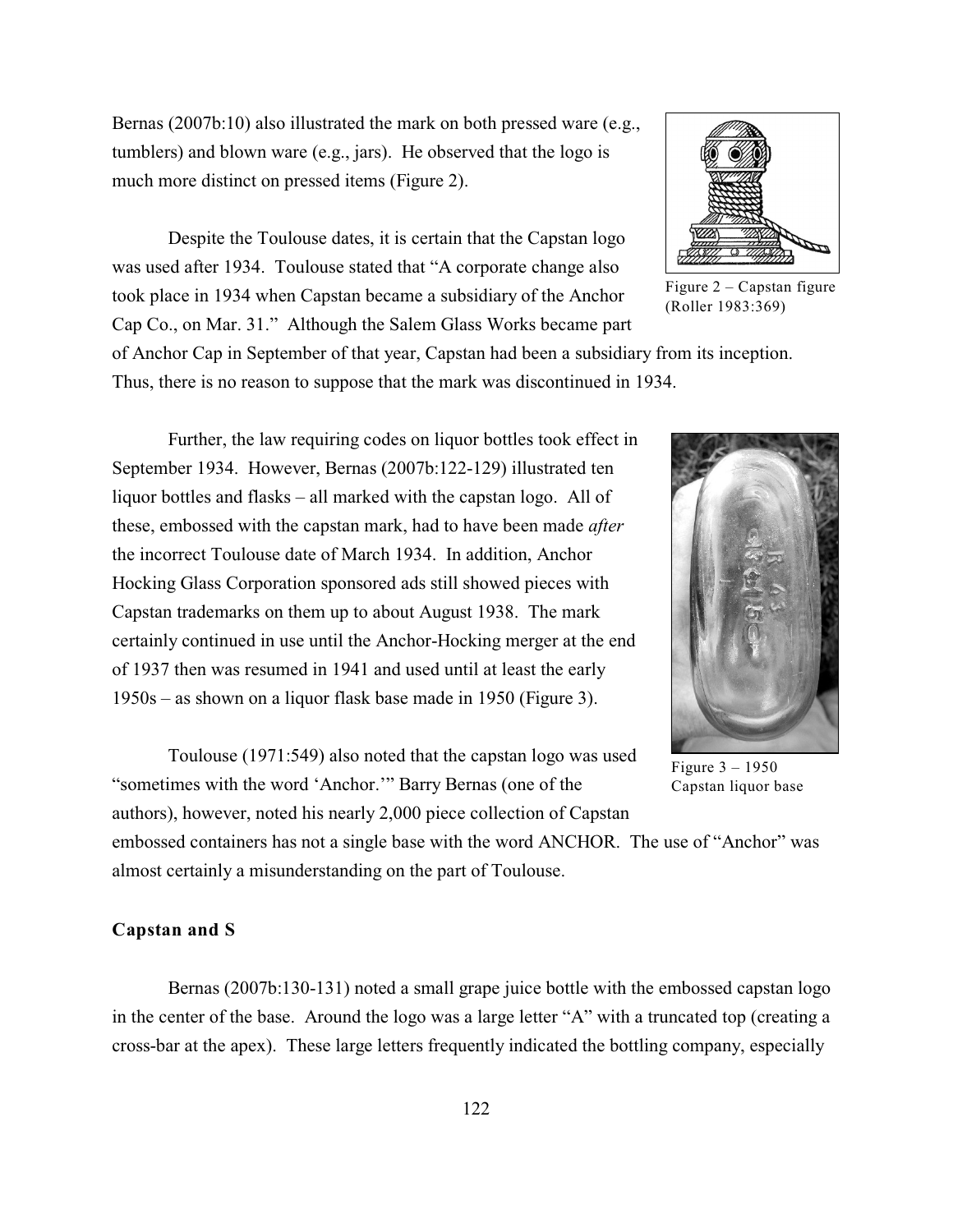when used by dairies. To the right of the capstan was the single letter "S" – almost certainly indicating the Salem Glass Works.

It was not unusual for related glass houses to trade molds. In this case, it appears that a Capstan mold was transferred to the Salem Glass Works. Instead of peening out the capstan symbol, the mold department apparently added the Salem "S" and used the mold. This is one of the few examples we have seen where the "S" was used outside of liquor ware.

## **Liquor Bottle Number**

At the end of Prohibition, the Treasury Dept. issued regulations for the manufacture of liquor bottles. Beginning August 1, 1934, any glass house desiring to make liquor bottles or flasks had to apply for a permit number, as did each distillery or rectifier (i.e., modifier of whiskey or other alcoholic beverage). By November 1, the only legal bottles for liquor had to have both of those numbers, along with a code for the date when the bottle was made, embossed on the base or heel of the container. The Capstan Glass Co. received Permit No. 13, and that number was passed on to the Anchor Hocking Glass Corp., when it was formed in December 1937 (see Figure 3).

## **Vacuum Tite Jar**

Although Toulouse (1969:314; 1971:314), Roller (1983:639), and Creswick (1987:133) all illustrated and discussed a glass lid embossed "VACUUM TITE Co. / RAPID CITY, N.D. (both arched) / PATENTED AUGUST 19, 1930 (inverted arch)" along with other related lids and a single jar, Bernas (2011:4-24; 2014:56-72) rendered all of the earlier studies obsolete. Bernas described the lids, jar, and related processes, as well as relevant patents and company histories, and we have summarized those findings below.

The basic idea of the lid was simple. It consisted of a circular disk of metal or glass with a slightly sunken central section. Each lid had a perforated center, closed with a rubber dome, or in the earliest lids, a rubber disk. Two variations of the tinned-iron lids were unlettered, one with gold lacquer on top and bottom, the other with silver lacquer on the top and gold laquer on the bottom. The lettered lids were marked in three different variations: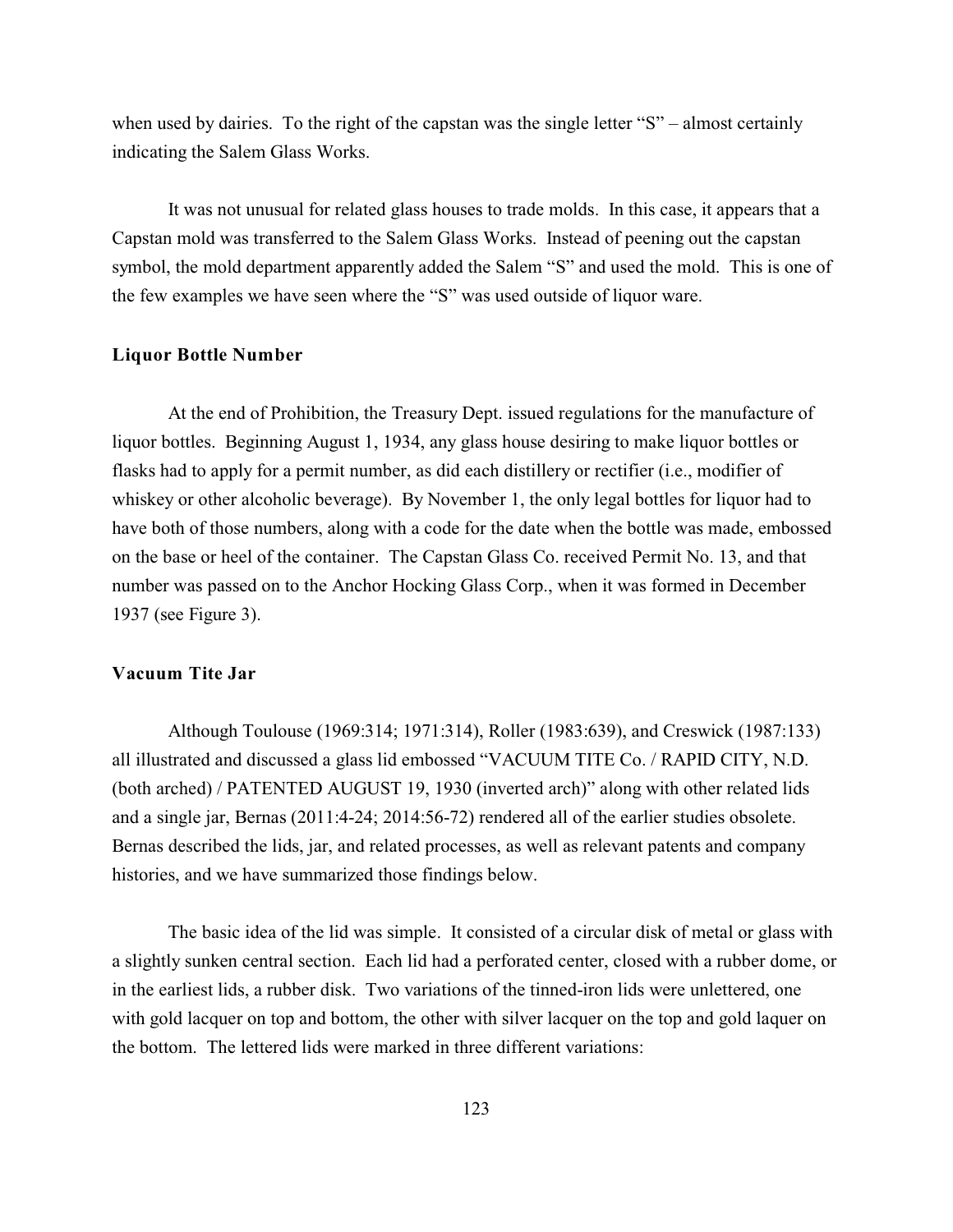1. TRADE "VACU-TITE" MARK CHICAGO PATENT RIGHTS RESERVED [glass] (Figure 4)

2. VACUUM TITE CO. RAPID CITY, S.D. PATENTED AUGUST 19-1930 [glass] (Figure 5)

3. VACUUM TITE CO., PITTSBURGH, PENNA. PATENTED AUGUST 19, 1930 [painted in black letters on top of goldlacquered metal lid] (Figure 6)



Figure 4 – Chicago lid (Bernas 2011:7)



Figure 5 – Rapid City, SD lid Collection) (Toulouse 1969:314)



Figure 6 – Pittsburgh lid (Minnestrista Heritage



Figure 7 – Vacuum pump (Bernas 2011:14)

The basic idea behind all the lids was vacuum sealing. In each case a hand-operated vacuum pump was used to evacuate air from the jars, and the vent hole in the lid was sealed by a rubber device (Figure 7). The lids sat atop the rim or lip of the jar and were held in place by the vacuum produced by the pump. The Capstan Glass Co. produced a single type of jar – embossed "VACUUM TITE JAR (arch) / 11 (or other numbers) / {capstan logo} /  $P-901$  (all horizontal) – on the base (Figures 8 & 9). The lids also fit on other standard-sized jars, including Mason jars.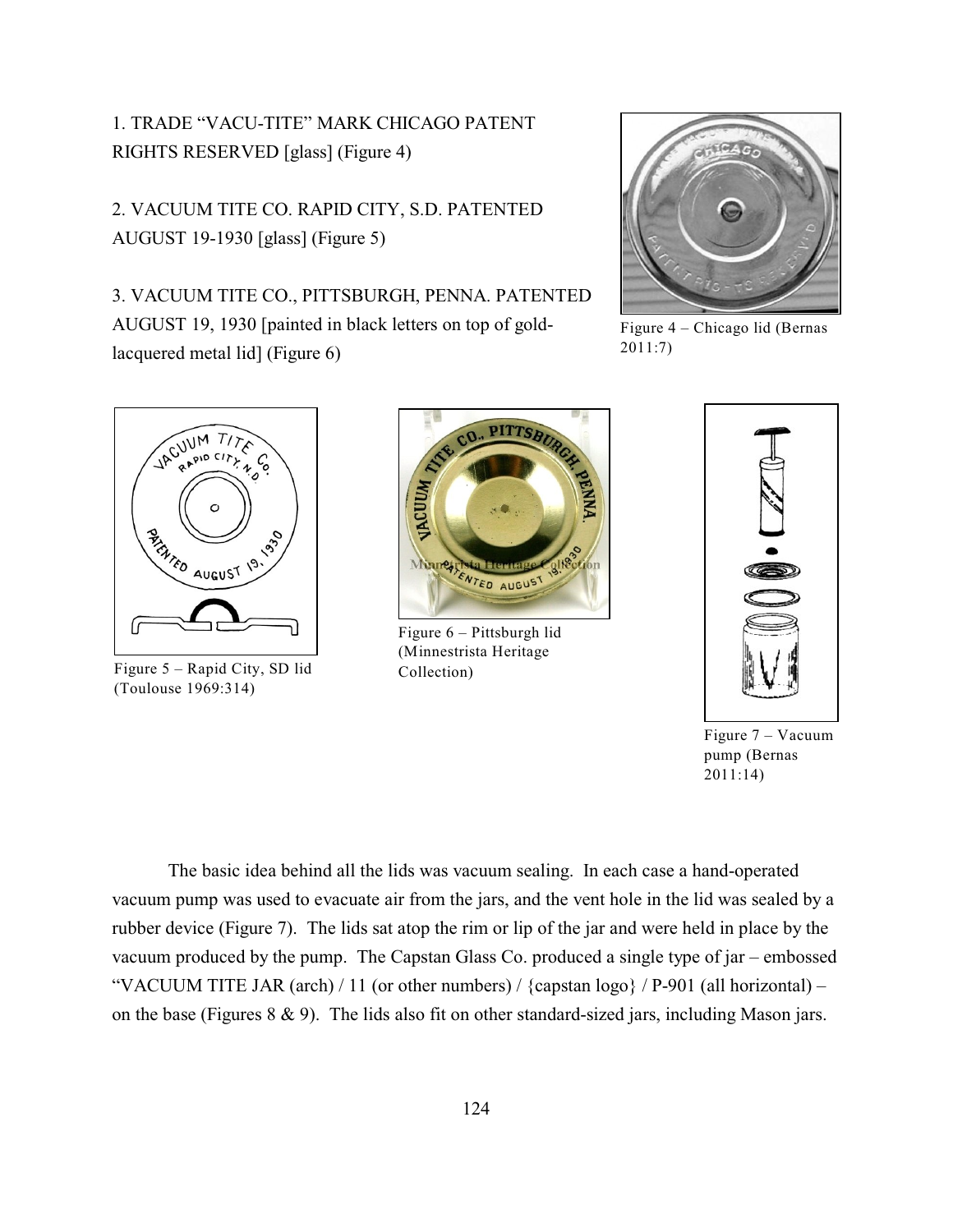

**Relevant Patents**

Bernas (2011:4-5) reviewed the three patents received by Dan Killen during the 1930s. Because of the August 19, 1930, patent date on two of the lids, all of the earlier researchers have recognized Killen's early patent. We have reviewed Killen's two jarrelated patents below. In addition,



Figure 9 – Base of Vacuum Tite Jar (Bernas 2011:9)

Bernas (2014:66-68) has recognized the importance of an earlier patent that very likely set the tone for Killen – the Frank Reinbold patent of March 15, 1927.

Figure 8 – Vacuum Tite Jar (Bernas 2011:14)

#### **Frank Reinbold, March 15, 1927**

Frank Reinbold of Sheiboygan, Wisconsin, applied for a patent for a "Method and Apparatus for Sealing Fruit Jars on January 2, 1925. He received Patent No. 1,621,132 on March 15, 1927 (Figure 10). The design was for a cap with a single perforation in the center and a vacuum pump to create a vacuum inside the jar. The rubber seal to plug the perforation was a flat disk. See Bernas (2014:66-68) for a more thorough review.

#### **Dan Killen, August 19, 1930**

Figure 10 – Reinbold 1927 patent

Dan Killen of Milwaukee, Wisconsin, applied for a patent for a "Vacuum Fruit Jar Cover" on May 12, 1927, and received Patent No. 1,773,311 on August 19, 1930 (Figure 11). Killen's patent was very similar to the one obtained by Frank Reinbold, consisting of a disk that sat upon the rim or lip of a fruit jar with a single hole in the center to allow evacuation of the air

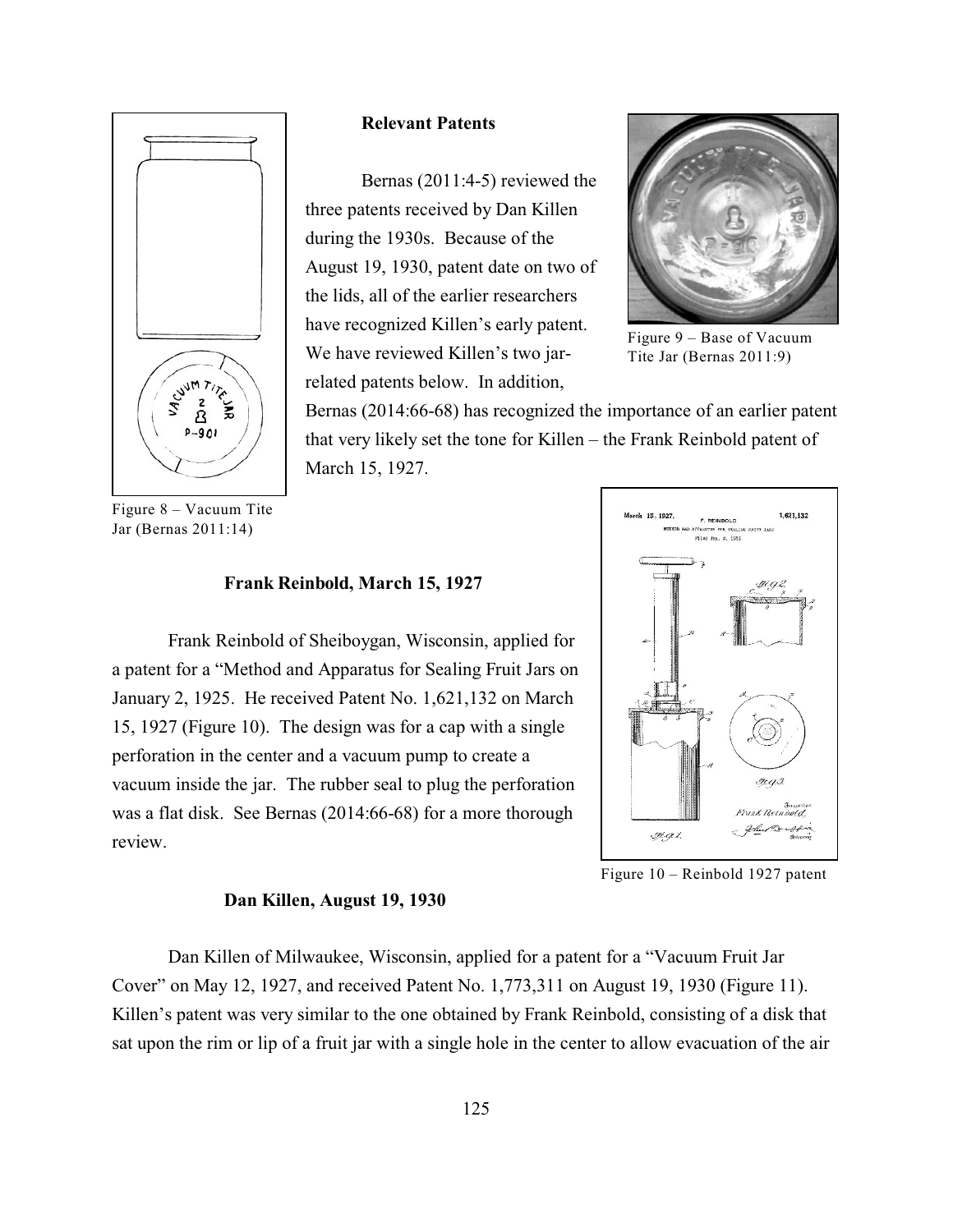

Figure 11 – Killen 1930 patent

inside the jar by a vacuum pump. The major difference was the rubber seal to cover the hole. Killen's seal was dome shaped. See Bernas (2011:4-5) for a more thorough review of both Killen patents.

#### **Dan Killen, October 4, 1938**

On January 26, 1935, Dan J. Killen, now of Rapid City, South Dakota, applied for his third patent (the second was unrelated to glass or jars). He received Patent No. 2,131,809 for a "Valve"

on October 4, 1938 (Figure 12). Killen stated that this was a "valve member of resilient material of such dimensions and so shaped as to be particularly suitable as a closure member for an apertured plate." In other words, this was an improved rubber seal for the 1930 lid.



#### **Vacuum Lid Manufacturers and/or Distributors**

Figure 12 – Killen 1938 patent

While cautioning that the data were sparse, Bernas (2011; 2014) created a probable chronology for the distributors of the vacuum seal lids. It is highly unlikely that any of these firms actually manufactured the lids they sold. See Table 1 for a chronology of firms and the lids they used.

#### **M&M Rappel Mfg. Co., Manitowac, Wisconsin** (1926-1927)

On September 25, 1926, Martin and Marcus Rappel incorporated Rappel Mfg. Co. with a capital stock of \$100,000 for "the manufacture of a patented fruit jar cover that will fit all makes of jars. The new cover is on the vacuum principle" (Bernas 2014:62). Note that this was almost eight months before Dan Killen *applied* for his first fruit jar patent. The firm was only in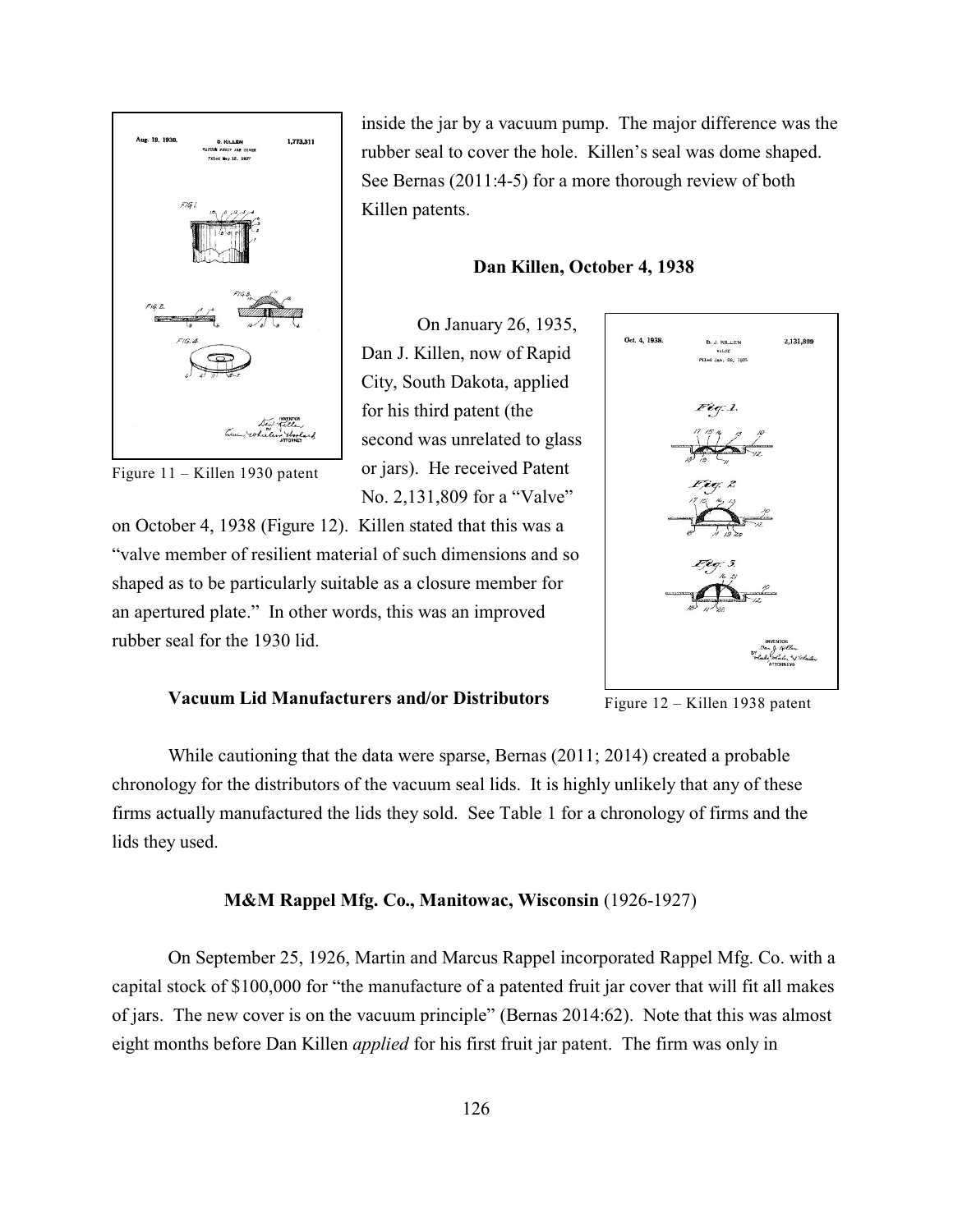business until June 18, 1927, when it became the Vacu-Tite Co. The Rappels almost certainly sold unmarked metal disk closures based on Frank Reinbold's March 15, 1927 patent (No. 1,621,132), applied for on January 2, 1925 (Figure 13).

### **Vacu-Tite Co., Manitowac, Wisconsin** (1927)



Figure 13 – Generic lid (Bernas 2011:3)

The Rappel brothers renamed the M&M Rappel Mfg. Co. as the Vacu-Tite Co. on June 18, 1927. Pell Johnson, D.J.

Killen, and Marcus Rappel signed the notice. Note that Dan Killen was a part of this firm, and this early involvement suggests that he had been connected with the earlier M&M Rappel Mfg. Co. Although the exact timing is unclear, the firm apparently relocated to Chicago shortly after the name change. This company probably neither made nor distributed anything during the short period of its existence (Bernas 2014:63).

#### **Vacu-Tite Co., Chicago, Illinois** (1927-1928+)

In mid-1927, Charles W. McCamon, Lief Jensen, Berdie M. Flint, Henry A. Lang, and possibly others incorporated the Vacu-Tite Co. of Chicago at 10 S. La Salle St., Suite 601 – with a capital of \$10,000. The La Salle St. address was almost certainly an office. The purpose of the firm was "to manufacture vacuum tops, fruit jar covers, pumps and other devices." The following year, Dan Killen was listed as manager at 139 N. Clark St. – another office building. It is virtually sure that Vacu-Tite was a distributor rather than a manufacturer (Bernas 2014:63).

This was obviously the firm that sold the glass lids embossed "TRADE "VACU-TITE" MARK / CHICAGO (both arched) / PATENT RIGHTS RESERVED (reverse arch)" (see Figure 4). These lids were likely made to the Killen patent of 1930. Dan Killen had applied for his patent in May of 1927, so this move to Chicago may reflect the adoption of the Killen lid, although it is impossible to tell from the lid. Although Killen suggested a tapered central aperture, it was not a requirement, and the lid embossed "CHICAGO" lacked the taper. The most dramatic difference between the two patents was the shape of the rubber seal for the central hole.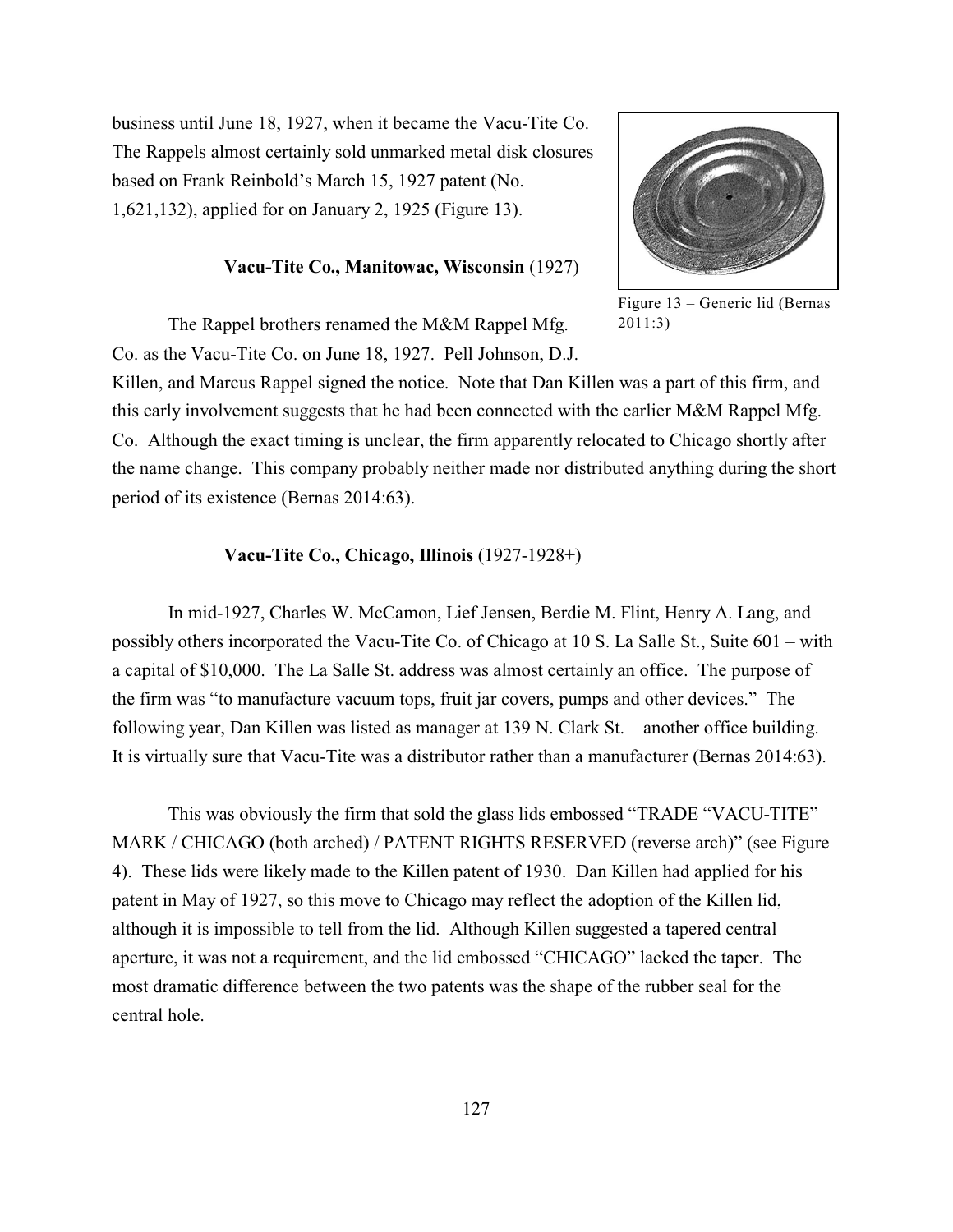Although Bernas (2011:68) suggested that Killen "saw a potential problem with Reinbold's rubber sealing cap" due to his involvement with the company, we suggest that the problem was not "potential." Reinbold's patent had been used by the Rappel brothers for several months prior to Killen's application. It is thus likely that there were problems with either the creation of the vacuum with the pump or with the sealing of the rubber disk.

Although Killen never specifically mentioned problems with an earlier lid, he specifically noted the shape of the "cylindrical aperture (8) concentric with the recess (5), the outer margin (9) of which is preferably comparatively sharp. The sharpness of this outer margin may be made more pronounced by tapering the aperture outwardly of the cover as shown at (9) in Fig. 2." This can be seen in the patent drawing (see Figure 10).

As Bernas (2014:68) discussed at length, Killen's cupped or concave rubber disk was also designed to seal better than one with a flat undersurface. Bernas also noted the unusual wording "Patent Rights Reserved" on the lid. The Reinbold patent would have already been issued by this time (March 1927), so the date would probably have accompanied it – if that patent had been used.

#### **Vacuum Tite Co., Omaha, Nebraska** (1934-1940)

The *Beatrice Daily Sun* announced on April 8, 1934, that the Vacuum Tite company was newly registered as a Nebraska corporation with a capital of \$25,000. D.J. Killen, B.R. Kinter, and Edward Skalenicka were the incorporators. Kinter, a Rapid City, South Dakota resident, was the president, with H.B. George as secretary, Dr. Andrew Karsten as one of the directors, and Killen as manager. By 1937, Killen had assumed the presidential position (Bernas 2014:64).

The firm announced the opening of a Pittsburgh office on June 4, 1934, as a distribution center for the eastern segment of the U.S. However, it is probable that the office did not open until sometime near May 1935. The branch may have been short lived, although the firm created a tinned iron lid with gold lacquer that was labeled "VACUUM TITE CO., PITTSBURGH, PENNA. (arch) / PATENTED AUGUST 19, 1930 (inverted arch)" (see Figure 6). A similar branch at Fayetteville, Arkansas, in 1934 – to serve the southern part of the country – also seems to have been ill fated (Bernas 2014:65-66).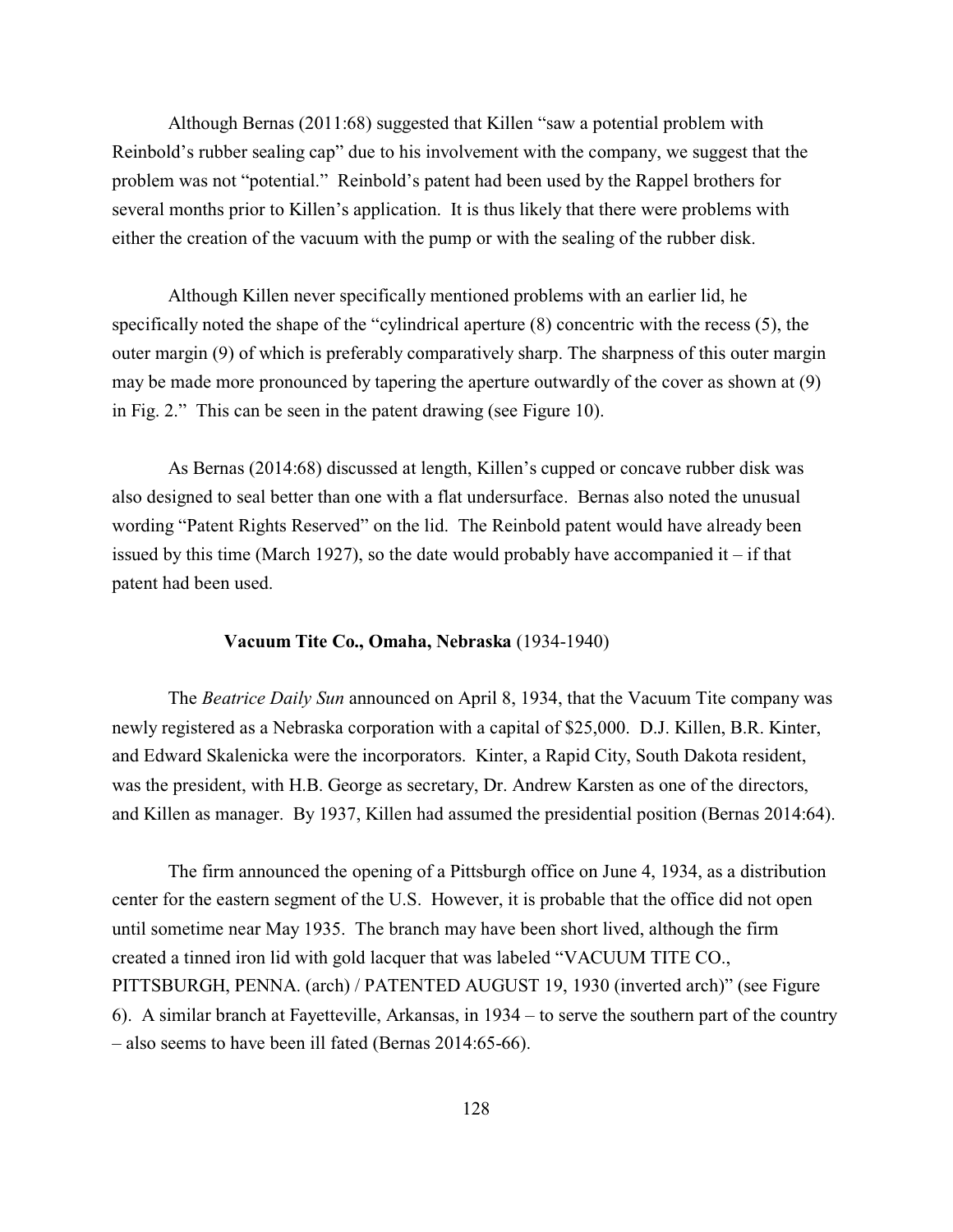A final branch is only represented by a surviving glass lid embossed "VACUUM TITE CO. / RAPID CITY, N.D. (both arched) / PATENTED AUGUST 19-1930 (inverted arch)" (see Figure 5). Although we have discovered no historical references for the office, it is likely that a branch was at least planned at Rapid City for the western distribution. At some point during 1940, the firm underwent a reorganization (Bernas 2014:66). This lid is unique in the series; it *has* the tapered aperture in the center recommended by the Killen 1930 patent. All of the metal lids were too thin for the taper, and the hole was merely punched straight through. These last two marked lids – with the August 30, 1930 patent date – were obviously made to Killen's 1930 patent.

#### **Vacuum Process Co., Omaha, Nebraska** (1940-1944)

Although we have found little evidence for the firm, the Vacuum Tite Co. apparently reorganized as the Vacuum Process Co. at some point during 1940 (Bernas 2014:66). The firm continued to advertise until August 1944, but it probably closed due to restrictions imposed during World War II by the War Production Board. Use of glass and especially iron or steel was greatly reduced during the latter war years. This firm almost certainly used generic lids.

| Dates           | Firm                | Location       | Lid           |
|-----------------|---------------------|----------------|---------------|
| 1926-1927       | M&M Rappel Mfg. Co. | Manitowac, WI  | generic metal |
| 1927            | Vacu-Tite Co.       | Manitowac, WI  | generic metal |
| $1927 - 1928 +$ | Vacu-Tite Co.       | Chicago, IL    | Chicago       |
| 1934-1940       | Vacuum Tite Co.     | Omaha, NE      | generic       |
| 1935-1936?      | Vacuum Tite Co.     | Pittsburgh, PA | Pittsburgh    |
| ca. 1935        | Vacuum Tite Co.     | Rapid City, ND | Rapid City    |
| 1940-1944       | Vacuum Process Co.  | Omaha, NE      | generic metal |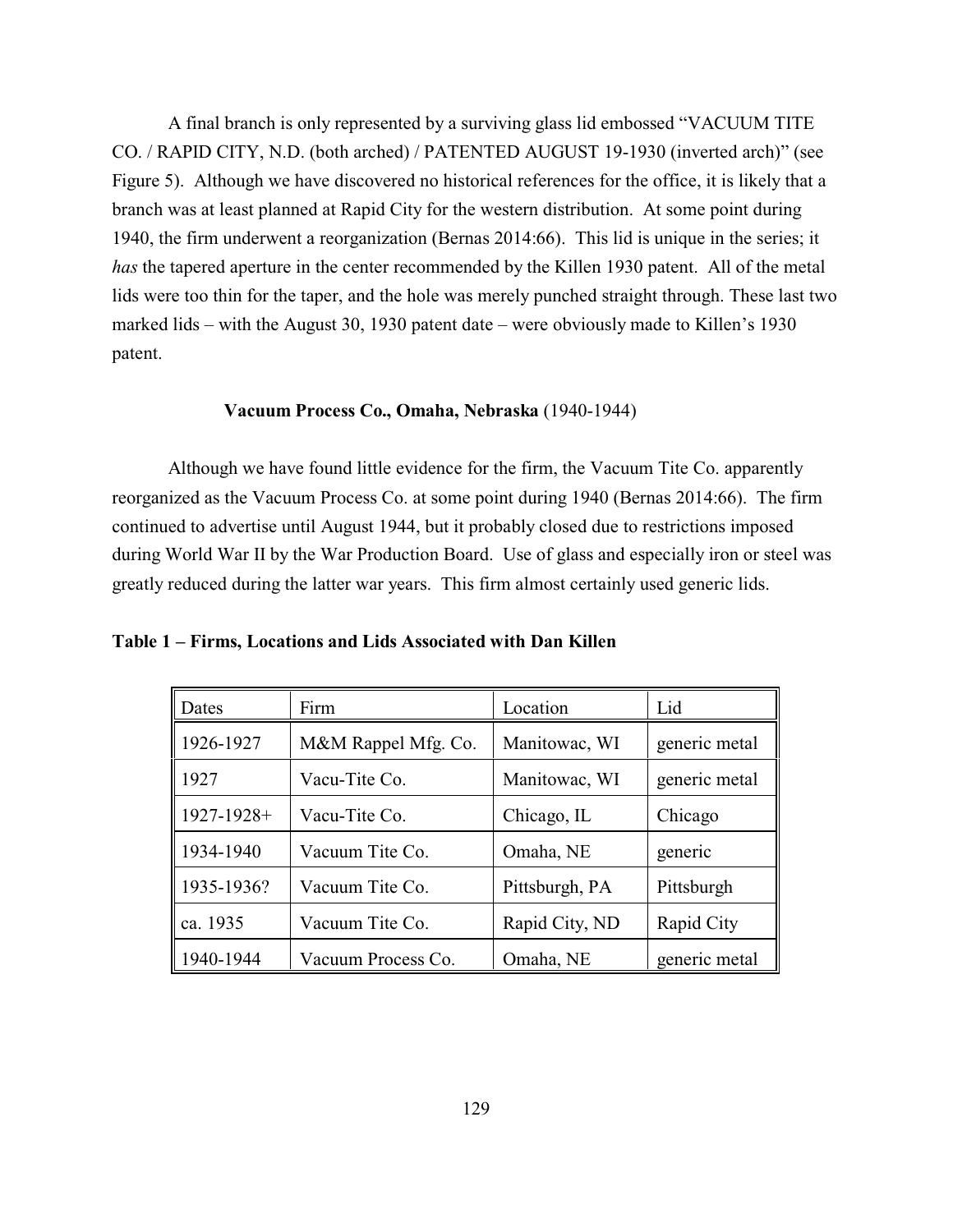## **The Capstan Glass Vacuum Tite Jar** (1934-1940)

Although the Rappel brothers and subsequent vacuum cover firms advertised the lids as fitting all types of jars, the Capstan Glass Co. made a type of jar specifically for the caps. These jars were cylindrical with distinct shoulders flaring to a lip or rim almost as wide as the jar's body (Figure 14; also see Figure 8). The base was embossed "VACUUM TITE JAR (arch) / {one- or two-digit mold code} / {capstan logo} / P-901 (all horizontal)" (see Figure 9). P-901 was Capstan's model number for the jar; the "P" may have indicated that the jar was proprietary.

The jars used the "Pittsburgh" lid, made of tinned-iron and printed "VACUUM TITE CO.

PITTSBURGH, PENNA (arch) / PATENTED AUGUST 19, 1930 (inverted arch)" (Figure 14; also see Figure 6). Although Bernas (2011:8) suggested the Vacuum Process Co., Omaha, as the distributor, we feel that the presence of the lid from the Vacuum Tite Co. also makes that firm a likely candidate. Bernas (2011:18) also cited a box end from the Vacuum Process Co. that identified the P-901 jar – along with patent No. 2,131,809, the number for Killen's 1938 patent. The patent number combined with the latter firm name, clearly dates the lids to the 1940-1944 era, suggesting a total date range of 1934- 1944 – the time period for both firms.



Figure 14 – Vacuum Tite Jar and lid (Bernas 2011:6)

Bernas (2014:62) also discussed boxes of lids for the P-901 jars. These were unlettered metal caps, demonstrating that the generic lids were also used during the 1934-1944 period. He also found a second set of lids – also packaged in a box of P-109 lids for the Vacuum Tite Jar – that were actually "*Kerr Wide Mouth* lettered metal lids with a hole drilled through the center of each one" (italics in original). This package may reflect the period during World War II, when metal for the lids was scarce.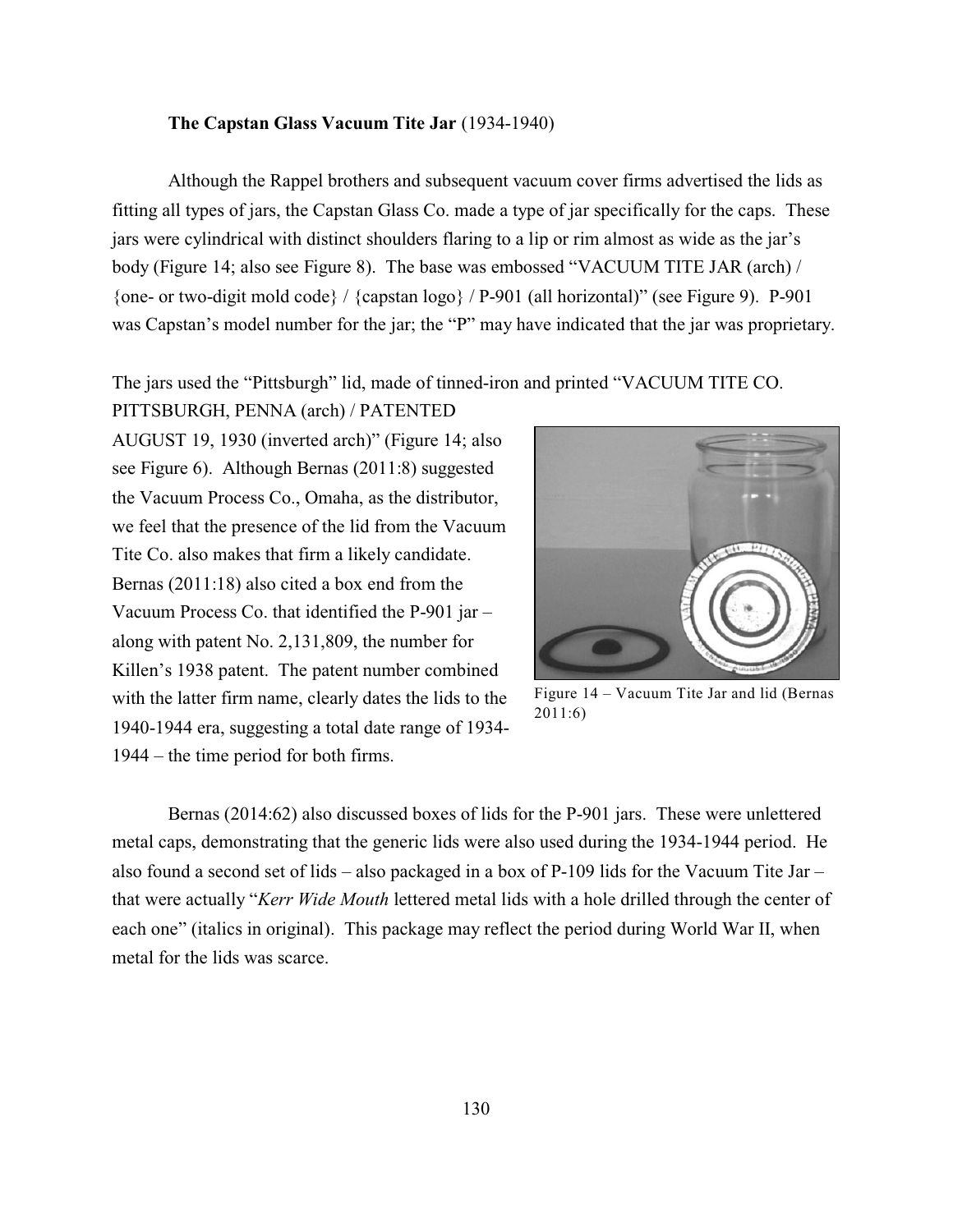## **Design Patents from Capstan Glass**

Bernas (2007:32-36) presented a total of 17 design patents from Theodore J. Piazzoli or Capstan Glass Co. Although three of these were for tumblers, eleven were for jars, with three for bottles. Each of these designs was unique, and the illustrations in the article, along with the patent dates, could provide initial dates for any of these containers found on an archaeological site. Of course, these could have been made by Anchor-Hocking after 1938.

# **Discussion and Conclusions**

Because of the relatively short span of the Capstan Glass Co., it only used a single logo for the entire duration of the company. Liquor bottle bases, however, also contained the company number, the number for the distiller, rectifier, or importer, and a date code.

The Vacuum Tite Jar was produced by the Capstan Glass Co. between ca. 1934 and 1940, possibly into the early 1940s. These jars and their lids provide an interesting story, although future research will hopefully fill in some areas of ambiguity. The Capstan jar appears to be the only container specifically made for the vacuum lids.

# **Sources**

## *American Glass Review*

1927 "Glass Factory Yearbook and Directory." *American Glass Review*, Pittsburgh, Pennsylvania.

1932 "Glass Factory Yearbook and Directory." *American Glass Review*, Pittsburgh, Pennsylvania.

1935 "Glass Factory Yearbook and Directory." *American Glass Review*, Pittsburgh, Pennsylvania.

1937 "Glass Factory Yearbook and Directory." *American Glass Review*, Pittsburgh, Pennsylvania.